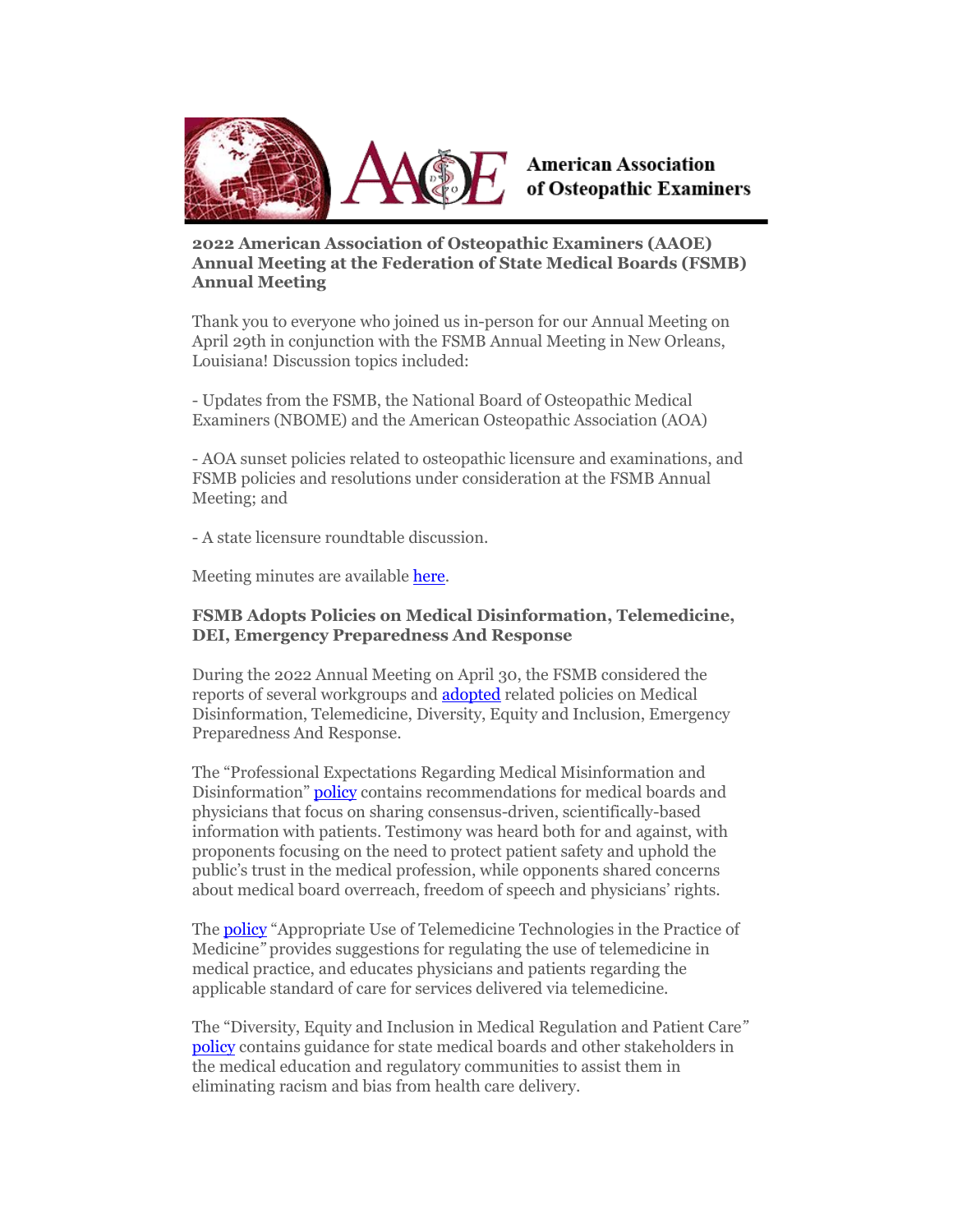Finally, the "Emergency Preparedness and Response*"* [policy](https://linkprotect.cudasvc.com/url?a=http%3a%2f%2flink.quorum.us%2ff%2fa%2fq55-5eIZv713OdnNGUdQzQ~~%2fAACYXwA~%2fRgRkel6zP0RjaHR0cHM6Ly93d3cuZnNtYi5vcmcvc2l0ZWFzc2V0cy9hZHZvY2FjeS9wb2xpY2llcy9lbWVyZ2VuY3ktcHJlcGFyZWRuZXNzLXJlcG9ydC1hcHJpbC0yMDIyZmluYWwucGRmVwNzcGNCCmKGs9mXYpgxpA1SGXJyaWNoYXJkc0Bvc3Rlb3BhdGhpYy5vcmdYBAAAAAA~&c=E,1,mcHrYJvAQI_uTIKF5XJ-8UKPPiGC83I9Og7REqMmdvDi_o6KjLpOR4SePLUVpjZRVISGEEOtMbVu6RMK6fj845G2B3NkuwHYP0-yH71dxSg3hN0H9iC1JQ,,&typo=1) provides recommendations and resources for state medical boards as they continue to deal with the ongoing COVID-19 pandemic and prepare themselves for potential future public health emergencies.

## **FSMB Annual Meeting Session Highlight: North Carolina Medical Board (NCMB) Educates Students About the Role of Medical Boards**

*Presented by: Jean Fisher Brinkley, NCMB Director of Communications; Christine M. Khandelwal, DO, NCMB Secretary/Treasurer; Barbara Walker, DO, NCMB Past President & FSMB Board Member*

Upon her swearing-in as NCMB President in 2018, former AAOE President Barbara Walker, DO chose outreach to medical students as her "President's Initiative." The NCMB had a standing Committee on Outreach, primarily focused on licensees, residents and physician assistant (PA) groups, but reaching a group of non-licensees who may decide not to stay in-state after graduation required some creative thinking.

The NCMB decided to focus on content that would be universal, useful and applicable to students, and that ideally aligns with the school curriculum (usually professionalism and ethics). They developed a 90-minute presentation that includes a brief didactic session focused on the NCMB case review process and the role of their Disciplinary Committee, followed by small group discussions of case studies and live polling where students vote on their preferred outcome, and then a debrief on why they chose a particular outcome.

The Regulatory Immersion Series ("RIMS") Program has been well received and the NCMB is making good progress towards its goal to present to students at all of North Carolina's medical and PA schools. If you are interested in learning more, please contact Jean Fisher Brinkley, NCMB Director of Communications, a[t jean.brinkley@ncmedboard.org.](mailto:jean.brinkley@ncmedboard.org)

#### *News from the States…*

### **Colorado Standardized Insurance Plan Alters Demographic Data Collection Requirements in Response to Provider Privacy Concerns**

Last June, Colorado's legislature enacted the "Colorado Standardized Health [Benefit Plan Act of 2021](https://linkprotect.cudasvc.com/url?a=http%3a%2f%2flink.quorum.us%2ff%2fa%2f0CkifwnXbzUHJSrWR0cpRA~~%2fAACYXwA~%2fRgRkel6zP4Q7A2h0dHBzOi8vbmFtMDIuc2FmZWxpbmtzLnByb3RlY3Rpb24ub3V0bG9vay5jb20vP3VybD1odHRwcyUzQSUyRiUyRmxpbmtwcm90ZWN0LmN1ZGFzdmMuY29tJTJGdXJsJTNGYSUzRGh0dHAlMjUzYSUyNTJmJTI1MmZsaW5rLnF1b3J1bS51cyUyNTJmZiUyNTJmYSUyNTJmbWVoN3owWUVJcHlucUZXWGl2Xzhxd35-JTI1MmZBQUNZWHdBfiUyNTJmUmdSa1pvb2pQMFJDYUhSMGNITTZMeTlzWldjdVkyOXNiM0poWkc4dVoyOTJMM05wZEdWekwyUmxabUYxYkhRdlptbHNaWE12TWpBeU1XRmZNVEl6TWw5emFXZHVaV1F1Y0dSbVZ3TnpjR05DQ21LQ0l3V0VZc2ZXWmhwU0dYSnlhV05vWVhKa2MwQnZjM1JsYjNCaGRHaHBZeTV2Y21kWUJBQUFBQUF-JTI2YyUzREUlMkMxJTJDOTgwdnQzdDlsRWQ1aHlyLWxiTDdoRURjOTY1MkhQdVFjYllvUlNET1lFUmhTZDNDUFJLZkxBRmlRZnpNZkk0Yk1IWi1SMXZoZVZQY01ZcllJQ1E4QXY2cUJSRHNRUzZOelBBdUZlUHl5ZTRWQ1N0TEJJRjhzTGs3JTI2dHlwbyUzRDEmZGF0YT0wNSU3QzAxJTdDYWNhcmF5YW5ub3BvdWxvcyU0MExpZmVzcGFuLm9yZyU3QzNiYzRlNzBhOWRlYjQ5OTJiMjM1MDhkYTM5MTY3Yzg3JTdDMzc2NGU3ZDA4ZmZmNGM4Y2JkMTMwNmM2ODhmZWQ3ODQlN0MwJTdDMCU3QzYzNzg4NTA2NjAwNzI2Mjg5NiU3Q1Vua25vd24lN0NUV0ZwYkdac2IzZDhleUpXSWpvaU1DNHdMakF3TURBaUxDSlFJam9pVjJsdU16SWlMQ0pCVGlJNklrMWhhV3dpTENKWFZDSTZNbjAlM0QlN0MzMDAwJTdDJTdDJTdDJnNkYXRhPW5xTk5mR1UxU2ZQRm5GZjZidXNCTFBycDJZNWd4NUQ5SEtUSzNmTXBvJTJGUSUzRCZyZXNlcnZlZD0wVwNzcGNCCmKGs9mXYpgxpA1SGXJyaWNoYXJkc0Bvc3Rlb3BhdGhpYy5vcmdYBAAAAAA~&c=E,1,DUnt4FKHc785TpdAgq-CM0Lo5pInCqbtEL-5lVxUglhhBB_E1FmhrPgZTO8wLD-RhVoNyCmFS-u23nBbjIuavY3JQ3zqKGI-lcwVfYGuzlShmPREOLRjN9un&typo=1)" (the "Act") which establishes a standardized insurance plan for carriers to offer in the state in the individual and small group markets beginning in 2022. The Act sets premium reduction targets for carriers to achieve, with the goal of ensuring that health insurance is affordable for Coloradans. The plan is required to have a network that is "culturally responsive and reflects the diversity of its enrollees in terms of race, ethnicity, gender identity and sexual orientation in the area that the network exists."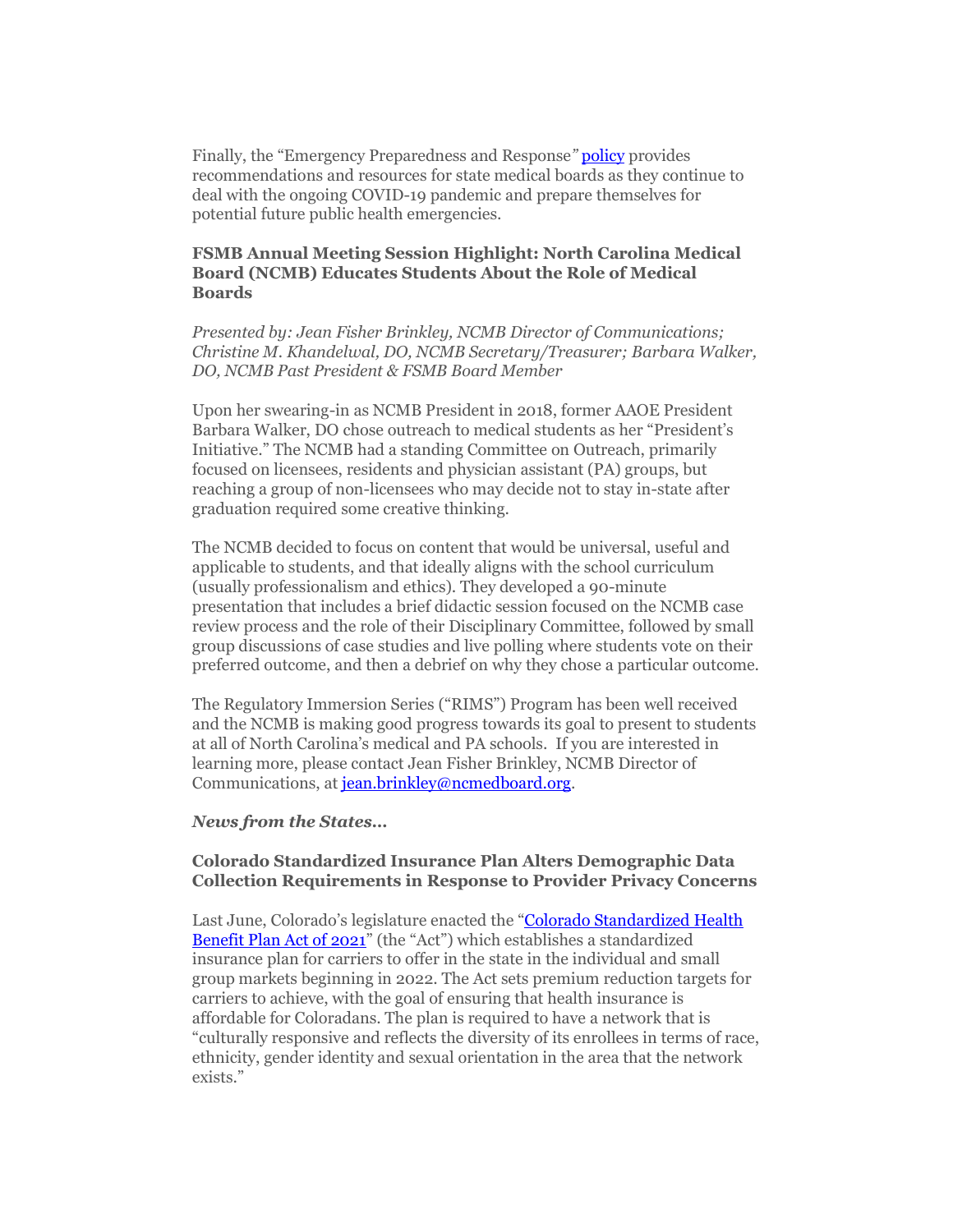Colorad[o initially considered](https://linkprotect.cudasvc.com/url?a=http%3a%2f%2flink.quorum.us%2ff%2fa%2fuCAI_WHEbxur63qIkqm99Q~~%2fAACYXwA~%2fRgRkel6zP4RRA2h0dHBzOi8vbmFtMDIuc2FmZWxpbmtzLnByb3RlY3Rpb24ub3V0bG9vay5jb20vP3VybD1odHRwcyUzQSUyRiUyRmxpbmtwcm90ZWN0LmN1ZGFzdmMuY29tJTJGdXJsJTNGYSUzRGh0dHAlMjUzYSUyNTJmJTI1MmZsaW5rLnF1b3J1bS51cyUyNTJmZiUyNTJmYSUyNTJmZC1qV3NLMTNWUnF4aWc0TmtaMzdPd35-JTI1MmZBQUNZWHdBfiUyNTJmUmdSa1pvb2pQMFJlYUhSMGNITTZMeTkzZDNjdWJuQnlMbTl5Wnk5elpXTjBhVzl1Y3k5b1pXRnNkR2d0YzJodmRITXZNakF5TWk4d05DOHlOUzh4TURrME16VTBOVE0zTDJOdmJHOXlZV1J2TFdSdlkzUnZjaTFrYVhabGNuTnBkSGt0WkdGMFlWY0RjM0JqUWdwaWdpTUZoR0xIMW1ZYVVobHljbWxqYUdGeVpITkFiM04wWlc5d1lYUm9hV011YjNKbldBUUFBQUFBJTI2YyUzREUlMkMxJTJDcnlqTGY3T1lUR2xDdlIyRGktek5XUWd2MHlZSl9MVEM3RWVnd2ZVNlBZU1J0RXVCbU10LVNHRzZNVW9nREc1NFBMYnBadEdLb1VIcXpod3VHbmFubEhGYWZQemh1WmV2X1JYWF9EZEUlMjZ0eXBvJTNEMSZkYXRhPTA1JTdDMDElN0NhY2FyYXlhbm5vcG91bG9zJTQwTGlmZXNwYW4ub3JnJTdDM2JjNGU3MGE5ZGViNDk5MmIyMzUwOGRhMzkxNjdjODclN0MzNzY0ZTdkMDhmZmY0YzhjYmQxMzA2YzY4OGZlZDc4NCU3QzAlN0MwJTdDNjM3ODg1MDY2MDA3MjYyODk2JTdDVW5rbm93biU3Q1RXRnBiR1pzYjNkOGV5SldJam9pTUM0d0xqQXdNREFpTENKUUlqb2lWMmx1TXpJaUxDSkJUaUk2SWsxaGFXd2lMQ0pYVkNJNk1uMCUzRCU3QzMwMDAlN0MlN0MlN0Mmc2RhdGE9WFV3YjRoNCUyQkJibTcxb0dSMVphYmFPbzREZzZjUHptTGw3S2klMkZLQlFGT0ElM0QmcmVzZXJ2ZWQ9MFcDc3BjQgpihrPZl2KYMaQNUhlycmljaGFyZHNAb3N0ZW9wYXRoaWMub3JnWAQAAAAA&c=E,1,c33SLqchr4qSzXi3VVxxcW1Ae9Hk9dX_pbyiGps4rZIz_DNqUBpf6nfJrIsvvkXUVdZVkNmQOouxYLYzogAHuCC21M_ue1kFVa8d44PJ-5gu4Scio8XK&typo=1) including providers' demographic data in directories so patients could use it to select their physician; however, this strategy was ultimately scrapped after several groups raised concerns about the data being used to target providers for harm. The final version of the law still requires insurers to solicit demographic information, but providers can decline to answer, and the information collected will only be reported in the aggregate to help the state work towards improving the diversity of its healthcare workforce to better meet the needs of patients.

#### **Utah Eliminates Collaborative Practice and Specialty Restrictions for Associate Physicians**

On March 24, Utah passed a [bill](https://linkprotect.cudasvc.com/url?a=http%3a%2f%2flink.quorum.us%2ff%2fa%2f4nvqOdQsYDK5OMOpBSX8YA~~%2fAACYXwA~%2fRgRkel6zP4RFA2h0dHBzOi8vbmFtMDIuc2FmZWxpbmtzLnByb3RlY3Rpb24ub3V0bG9vay5jb20vP3VybD1odHRwcyUzQSUyRiUyRmxpbmtwcm90ZWN0LmN1ZGFzdmMuY29tJTJGdXJsJTNGYSUzRGh0dHAlMjUzYSUyNTJmJTI1MmZsaW5rLnF1b3J1bS51cyUyNTJmZiUyNTJmYSUyNTJmbjJfS3F2aVpEVUpVWmR2bTdrbGxQUX5-JTI1MmZBQUNZWHdBfiUyNTJmUmdSa1pvb2pQMFJNYUhSMGNITTZMeTlzWldkcGMyTmhiaTVqYjIwdlZWUXZkR1Y0ZEM5SVFqQTBNREF2YVdRdk1qVTBPRFF4TWk5VmRHRm9MVEl3TWpJdFNFSXdOREF3TFVWdWNtOXNiR1ZrTG5Ca1psY0RjM0JqUWdwaWdpTUZoR0xIMW1ZYVVobHljbWxqYUdGeVpITkFiM04wWlc5d1lYUm9hV011YjNKbldBUUFBQUFBJTI2YyUzREUlMkMxJTJDeUdqRHlpcnRtRjVnYVpRNXhxRThmaDB4dE9uMnV6aVRNX3VzbGdIMFMyaVo1QWxGSjZBV0FJWVRhUmd4UjdSbTZsUS11VUNtLWFsbFRXc1lsU3VPb0swS01adlQ0VUlKd0pUb0lSMVd4a1lwU254NXh6MCUyQyUyNnR5cG8lM0QxJmRhdGE9MDUlN0MwMSU3Q2FjYXJheWFubm9wb3Vsb3MlNDBMaWZlc3Bhbi5vcmclN0MzYmM0ZTcwYTlkZWI0OTkyYjIzNTA4ZGEzOTE2N2M4NyU3QzM3NjRlN2QwOGZmZjRjOGNiZDEzMDZjNjg4ZmVkNzg0JTdDMCU3QzAlN0M2Mzc4ODUwNjYwMDcyNjI4OTYlN0NVbmtub3duJTdDVFdGcGJHWnNiM2Q4ZXlKV0lqb2lNQzR3TGpBd01EQWlMQ0pRSWpvaVYybHVNeklpTENKQlRpSTZJazFoYVd3aUxDSlhWQ0k2TW4wJTNEJTdDMzAwMCU3QyU3QyU3QyZzZGF0YT1UeHElMkZnNjVMc3pNZlJSREM3bjRjQWJUQUVBdWVDbmt2dEwzTTJLeld4VUklM0QmcmVzZXJ2ZWQ9MFcDc3BjQgpihrPZl2KYMaQNUhlycmljaGFyZHNAb3N0ZW9wYXRoaWMub3JnWAQAAAAA&c=E,1,l7AhjymIz2gFiAKzDOxhBy5EHo_Ngpvvg8ttUSbh7o_5nuyNArodH-Cg7QkXeXZowaGiqMiatdWuCiWXzwPU9xL7XmfZxQnL6bjXL5N3haP0EL-SieGS&typo=1) that eliminates several restrictions on licensure for physicians who did not match into or complete residency training ("Associate Physicians"). House Bill 400 deletes the requirement that Associate Physicians can only practice primary care, thereby opening up their scope of practice to include specialty services.

In addition, the bill eliminates requirements that Associate Physicians must submit a certain percentage of their charts for review by their collaborating physician, and that they must practice in the continuous presence of the collaborating physician for a certain period of time before practicing off-site.

#### **State Legislatures Pass Interstate Medical Licensure Compact, Reciprocity Bills**

As a result of the COVID-19 pandemic and frontline healthcare crisis, state legislatures have begun introducing legislation to increase license portability for practitioners licensed in other states.

The Interstate Medical Licensure Compact recently passed i[n Indiana](https://linkprotect.cudasvc.com/url?a=http%3a%2f%2flink.quorum.us%2ff%2fa%2ffIhN0Zsu7WTidv2LdiG31Q~~%2fAACYXwA~%2fRgRkel6zP4QVA2h0dHBzOi8vbmFtMDIuc2FmZWxpbmtzLnByb3RlY3Rpb24ub3V0bG9vay5jb20vP3VybD1odHRwcyUzQSUyRiUyRmxpbmtwcm90ZWN0LmN1ZGFzdmMuY29tJTJGdXJsJTNGYSUzRGh0dHAlMjUzYSUyNTJmJTI1MmZsaW5rLnF1b3J1bS51cyUyNTJmZiUyNTJmYSUyNTJmR01XdFhxaHJORGdSZUw3Sk5sUGU3Z35-JTI1MmZBQUNZWHdBfiUyNTJmUmdSa1pvb2pQMFFvYUhSMGNITTZMeTlzWldkcGMyTmhiaTVqYjIwdlNVNHZZbWxzYkM5VFFqQXlOVEV2TWpBeU1sY0RjM0JqUWdwaWdpTUZoR0xIMW1ZYVVobHljbWxqYUdGeVpITkFiM04wWlc5d1lYUm9hV011YjNKbldBUUFBQUFBJTI2YyUzREUlMkMxJTJDeWRrX1pVR1RPMGJ1M0cxejFUaUh1RVREXzdRcFNIeElQaUo2ZFp0UGdLcG1Rd0RXbHN0dFRVVDBIbzJGRW9RYWFYYWdra2d3alE1ci10YklVR29BWWhCUk5QWHhuTWlRZzRXcnpVcXlXaGxqbkJnJTJDJTI2dHlwbyUzRDEmZGF0YT0wNSU3QzAxJTdDYWNhcmF5YW5ub3BvdWxvcyU0MExpZmVzcGFuLm9yZyU3QzNiYzRlNzBhOWRlYjQ5OTJiMjM1MDhkYTM5MTY3Yzg3JTdDMzc2NGU3ZDA4ZmZmNGM4Y2JkMTMwNmM2ODhmZWQ3ODQlN0MwJTdDMCU3QzYzNzg4NTA2NjAwNzI2Mjg5NiU3Q1Vua25vd24lN0NUV0ZwYkdac2IzZDhleUpXSWpvaU1DNHdMakF3TURBaUxDSlFJam9pVjJsdU16SWlMQ0pCVGlJNklrMWhhV3dpTENKWFZDSTZNbjAlM0QlN0MzMDAwJTdDJTdDJTdDJnNkYXRhPTl3QzIwbVUlMkJrajNRb0VuaHlidllFSVloS1dzSlZLJTJCeCUyRjg4TnF6UmJvV2MlM0QmcmVzZXJ2ZWQ9MFcDc3BjQgpihrPZl2KYMaQNUhlycmljaGFyZHNAb3N0ZW9wYXRoaWMub3JnWAQAAAAA&c=E,1,ZjE9gUBYUJkGtYCO4aNE4keB5YXvKCUe610TTK_AVFuaN3Q2bhbtOoegswYFIK0iCMcjvJL1NdqTn3rcFDaHL5lUakFElUf6n_JPtvzT5FSiLinaxhP0Z0M2Og,,&typo=1) and New **Jersey**, and legislation is currently active in **Connecticut** and **Rhode Island**. The AOA supports the Compact as it streamlines physicians' ability to hold licenses in multiple states while preserving states' ability to regulate providers practicing within their borders, and the AOA and the IOA sent a join[t letter](https://linkprotect.cudasvc.com/url?a=http%3a%2f%2flink.quorum.us%2ff%2fa%2fLJlhdGBO1G3MKO1hu27IFw~~%2fAACYXwA~%2fRgRkel6zP4RDA2h0dHBzOi8vbmFtMDIuc2FmZWxpbmtzLnByb3RlY3Rpb24ub3V0bG9vay5jb20vP3VybD1odHRwcyUzQSUyRiUyRmxpbmtwcm90ZWN0LmN1ZGFzdmMuY29tJTJGdXJsJTNGYSUzRGh0dHAlMjUzYSUyNTJmJTI1MmZsaW5rLnF1b3J1bS51cyUyNTJmZiUyNTJmYSUyNTJmWGdKWm9JYW1jMnh5T2o2VnJZV3JkZ35-JTI1MmZBQUNZWHdBfiUyNTJmUmdSa1pvb2pQMFJKYUhSMGNEb3ZMM0J2YkdsamVYTmxZWEpqYUM1M2NHVnVaMmx1WlM1amIyMHZkM0F0WTI5dWRHVnVkQzkxY0d4dllXUnpMMGxPTFZOQ0xUSTFNUzFEYjIxd1lXTjBMbkJrWmxjRGMzQmpRZ3BpZ2lNRmhHTEgxbVlhVWhseWNtbGphR0Z5WkhOQWIzTjBaVzl3WVhSb2FXTXViM0puV0FRQUFBQUElMjZjJTNERSUyQzElMkNnQWMyRTRRVk5rZ1hSRWt1X2J1MTN6V3VzTFBGME9oUnFaSTk4cVlTQUZGckdmSWJLRVFWcmItbW1rdjBPcFlCbUpvc3BvTi11M2NOLVotalVhcUhoeWNyNllVVVAzWlJGT1BGQnRWVE1wWWpyOW0xWDFvJTJDJTI2dHlwbyUzRDEmZGF0YT0wNSU3QzAxJTdDYWNhcmF5YW5ub3BvdWxvcyU0MExpZmVzcGFuLm9yZyU3QzNiYzRlNzBhOWRlYjQ5OTJiMjM1MDhkYTM5MTY3Yzg3JTdDMzc2NGU3ZDA4ZmZmNGM4Y2JkMTMwNmM2ODhmZWQ3ODQlN0MwJTdDMCU3QzYzNzg4NTA2NjAwNzI2Mjg5NiU3Q1Vua25vd24lN0NUV0ZwYkdac2IzZDhleUpXSWpvaU1DNHdMakF3TURBaUxDSlFJam9pVjJsdU16SWlMQ0pCVGlJNklrMWhhV3dpTENKWFZDSTZNbjAlM0QlN0MzMDAwJTdDJTdDJTdDJnNkYXRhPVM1QXpBNyUyRmZrNU14aERkNjNieGdHenVwMGxoZEF0OG1lV09rcXFTcCUyQjNRJTNEJnJlc2VydmVkPTBXA3NwY0IKYoaz2ZdimDGkDVIZcnJpY2hhcmRzQG9zdGVvcGF0aGljLm9yZ1gEAAAAAA~~&c=E,1,GX9imASs9bI366qcnv434VeFmqhOjy7ZRfD39PJcvYJy-Js-R_QR6FQtMtBoJQI9eNHzLPsHo1vmHmsrt3TZ9F4lr_HwzSTTkpYbNFCo&typo=1) of support for Indiana's legislation on January 12.

Several other states have passed legislation that would circumvent state-based requirements; however, in opposition to AOA [policy.](https://linkprotect.cudasvc.com/url?a=http%3a%2f%2flink.quorum.us%2ff%2fa%2fo1zZ_b3ZJxaQm9gzuTo7TA~~%2fAACYXwA~%2fRgRkel6zP4RVA2h0dHBzOi8vbmFtMDIuc2FmZWxpbmtzLnByb3RlY3Rpb24ub3V0bG9vay5jb20vP3VybD1odHRwcyUzQSUyRiUyRmxpbmtwcm90ZWN0LmN1ZGFzdmMuY29tJTJGdXJsJTNGYSUzRGh0dHAlMjUzYSUyNTJmJTI1MmZsaW5rLnF1b3J1bS51cyUyNTJmZiUyNTJmYSUyNTJmM3g3MHJJbkY3Zy1SQ3A1ek1UazQ5d35-JTI1MmZBQUNZWHdBfiUyNTJmUmdSa1pvb2pQMFJhYUhSMGNEb3ZMM0J2YkdsamVYTmxZWEpqYUM1M2NHVnVaMmx1WlM1amIyMHZkM0F0WTI5dWRHVnVkQzkxY0d4dllXUnpMMGcyTURFdFFUSXdNVGN0VkVWTVJVMUZSRWxEU1U1RkxVRlBRUzFRVDB4SlExa3VjR1JtVndOemNHTkNDbUtDSXdXRVlzZldaaHBTR1hKeWFXTm9ZWEprYzBCdmMzUmxiM0JoZEdocFl5NXZjbWRZQkFBQUFBQX4lMjZjJTNERSUyQzElMkNjaFRpdWVLWU4xeXdISTNOX1U0SVlocDA3OHFreEM1VGVpekJkcGtqTndrQTJFdlNSZGR5VElZRGc5TERwZzJJRHg1QTUzNUVoRkcxOFdiMFpWOFNHd215MmdwYWlWelVBZk5DbzNTQkYwTWJrYjAlMkMlMjZ0eXBvJTNEMSZkYXRhPTA1JTdDMDElN0NhY2FyYXlhbm5vcG91bG9zJTQwTGlmZXNwYW4ub3JnJTdDM2JjNGU3MGE5ZGViNDk5MmIyMzUwOGRhMzkxNjdjODclN0MzNzY0ZTdkMDhmZmY0YzhjYmQxMzA2YzY4OGZlZDc4NCU3QzAlN0MwJTdDNjM3ODg1MDY2MDA3MjYyODk2JTdDVW5rbm93biU3Q1RXRnBiR1pzYjNkOGV5SldJam9pTUM0d0xqQXdNREFpTENKUUlqb2lWMmx1TXpJaUxDSkJUaUk2SWsxaGFXd2lMQ0pYVkNJNk1uMCUzRCU3QzMwMDAlN0MlN0MlN0Mmc2RhdGE9T0U0NkF5Vk1jTU80a2MwcTdsSHklMkZvd29sUnZUV0hISjFqeHhVWEpZU2dBJTNEJnJlc2VydmVkPTBXA3NwY0IKYoaz2ZdimDGkDVIZcnJpY2hhcmRzQG9zdGVvcGF0aGljLm9yZ1gEAAAAAA~~&c=E,1,A5pTwoS-rhj8CEYkXCOSRtuAaqMlIiAgmXCQaw8SycM4IbJzlN44yw41x_8TYQz5rGS62IIQJtKNvR7O6GFEjqBS9cwqjjPyb_M-aNAh3bblb3hsdQ,,&typo=1) Virginia recently passed [Senate Bill 317,](https://linkprotect.cudasvc.com/url?a=http%3a%2f%2flink.quorum.us%2ff%2fa%2fL9LnsZsJNG8uNMw7yaCQXw~~%2fAACYXwA~%2fRgRkel6zP4QTA2h0dHBzOi8vbmFtMDIuc2FmZWxpbmtzLnByb3RlY3Rpb24ub3V0bG9vay5jb20vP3VybD1odHRwcyUzQSUyRiUyRmxpbmtwcm90ZWN0LmN1ZGFzdmMuY29tJTJGdXJsJTNGYSUzRGh0dHAlMjUzYSUyNTJmJTI1MmZsaW5rLnF1b3J1bS51cyUyNTJmZiUyNTJmYSUyNTJmNU95b25nTzBXYXB0Vlo1c3I2QnJ6Z35-JTI1MmZBQUNZWHdBfiUyNTJmUmdSa1pvb2pQMFFuYUhSMGNITTZMeTlzWldkcGMyTmhiaTVqYjIwdlZrRXZZbWxzYkM5VFFqTXhOeTh5TURJeVZ3TnpjR05DQ21LQ0l3V0VZc2ZXWmhwU0dYSnlhV05vWVhKa2MwQnZjM1JsYjNCaGRHaHBZeTV2Y21kWUJBQUFBQUF-JTI2YyUzREUlMkMxJTJDc2cxTVpNYVlTT2ptV0dxeFJXcGY5aE1JRHhwMVFlZWU3VjZQUHM5YjQtNzNIYU9PelBSTlBsOXVGd0toZlJ3VFk1WnRKSWFlclY1SmhBdnJ3bk9LNElsTFUySlc5aElfMnlSMmNzNXNva1pnLUt5ZXBCa3clMjZ0eXBvJTNEMSZkYXRhPTA1JTdDMDElN0NhY2FyYXlhbm5vcG91bG9zJTQwTGlmZXNwYW4ub3JnJTdDM2JjNGU3MGE5ZGViNDk5MmIyMzUwOGRhMzkxNjdjODclN0MzNzY0ZTdkMDhmZmY0YzhjYmQxMzA2YzY4OGZlZDc4NCU3QzAlN0MwJTdDNjM3ODg1MDY2MDA3MjYyODk2JTdDVW5rbm93biU3Q1RXRnBiR1pzYjNkOGV5SldJam9pTUM0d0xqQXdNREFpTENKUUlqb2lWMmx1TXpJaUxDSkJUaUk2SWsxaGFXd2lMQ0pYVkNJNk1uMCUzRCU3QzMwMDAlN0MlN0MlN0Mmc2RhdGE9V2tyak1nNVBYd09xaSUyRkJNREU4TnhoaTVVTzN6MXVwVEZTS2lGYlNDaHA4JTNEJnJlc2VydmVkPTBXA3NwY0IKYoaz2ZdimDGkDVIZcnJpY2hhcmRzQG9zdGVvcGF0aGljLm9yZ1gEAAAAAA~~&c=E,1,HM-TUb_Q8WS2LA3acBRKowjDRGrQa-TpEBAc_Rxnu8NkmVNwJk6tziWf5oyVYap5WCpQu95k_7vUbiRPchGRpVdAluAITanzUoHwcmcwDjGQ7xav7sWiHot35nE,&typo=1) which allows a health care practitioner licensed in another state or the District of Columbia who has submitted an application for licensure to the appropriate health regulatory board to temporarily practice for a period of 90 days pending licensure.

Indiana recently enacte[d Senate Bill 5,](https://linkprotect.cudasvc.com/url?a=http%3a%2f%2flink.quorum.us%2ff%2fa%2feYDUHaBBWNMQ7TnfZ5_pXw~~%2fAACYXwA~%2fRgRkel6zP4QdA2h0dHBzOi8vbmFtMDIuc2FmZWxpbmtzLnByb3RlY3Rpb24ub3V0bG9vay5jb20vP3VybD1odHRwcyUzQSUyRiUyRmxpbmtwcm90ZWN0LmN1ZGFzdmMuY29tJTJGdXJsJTNGYSUzRGh0dHAlMjUzYSUyNTJmJTI1MmZsaW5rLnF1b3J1bS51cyUyNTJmZiUyNTJmYSUyNTJmZlR0dFlqVTJqZGhEaE5KNVNNSUJNQX5-JTI1MmZBQUNZWHdBfiUyNTJmUmdSa1pvb2pQMFFvYUhSMGNITTZMeTlzWldkcGMyTmhiaTVqYjIwdlNVNHZZbWxzYkM5VFFqQXdNRFV2TWpBeU1sY0RjM0JqUWdwaWdpTUZoR0xIMW1ZYVVobHljbWxqYUdGeVpITkFiM04wWlc5d1lYUm9hV011YjNKbldBUUFBQUFBJTI2YyUzREUlMkMxJTJDVGlmR3lGYkFJMzhtSkMwNXhXcFVGNEdMMFcwSUNqY0ZaNmFBOTBGbEpQSmtVZ1kzSnFTRTVqY25ndzhfRWJPdmJmTFdLWlF6ZGgxVVZ4QjBwbm0wOGcwdXMwcHlDYUtRemJCaVhpNm0tWGRiUlhyUUU4QW4tTUc0ZnclMkMlMkMlMjZ0eXBvJTNEMSZkYXRhPTA1JTdDMDElN0NhY2FyYXlhbm5vcG91bG9zJTQwTGlmZXNwYW4ub3JnJTdDM2JjNGU3MGE5ZGViNDk5MmIyMzUwOGRhMzkxNjdjODclN0MzNzY0ZTdkMDhmZmY0YzhjYmQxMzA2YzY4OGZlZDc4NCU3QzAlN0MwJTdDNjM3ODg1MDY2MDA3MjYyODk2JTdDVW5rbm93biU3Q1RXRnBiR1pzYjNkOGV5SldJam9pTUM0d0xqQXdNREFpTENKUUlqb2lWMmx1TXpJaUxDSkJUaUk2SWsxaGFXd2lMQ0pYVkNJNk1uMCUzRCU3QzMwMDAlN0MlN0MlN0Mmc2RhdGE9YmtBTnNHVDl4TnVZNmpIMUFKZWVRZjVqSG5KMHFTd0tFc2FySFdGaEl4cyUzRCZyZXNlcnZlZD0wVwNzcGNCCmKGs9mXYpgxpA1SGXJyaWNoYXJkc0Bvc3Rlb3BhdGhpYy5vcmdYBAAAAAA~&c=E,1,8_ugYmmtWnenux9i5mDmljcYYI8frX1HXoeiwj5CcLqehV57OboSqvj6_r1UFxQs8KKtjJoCMbIcLlVSFiaE-5jS1k_o_PAIDSiVJUecT6-ChGw4i5PTBNuW&typo=1) which requires Indiana professional licensing boards to license certain professionals who hold out-of-state licenses if the other state's requirements are "substantially equivalent" to Indiana's and there are no disciplinary actions currently pending against the applicant.